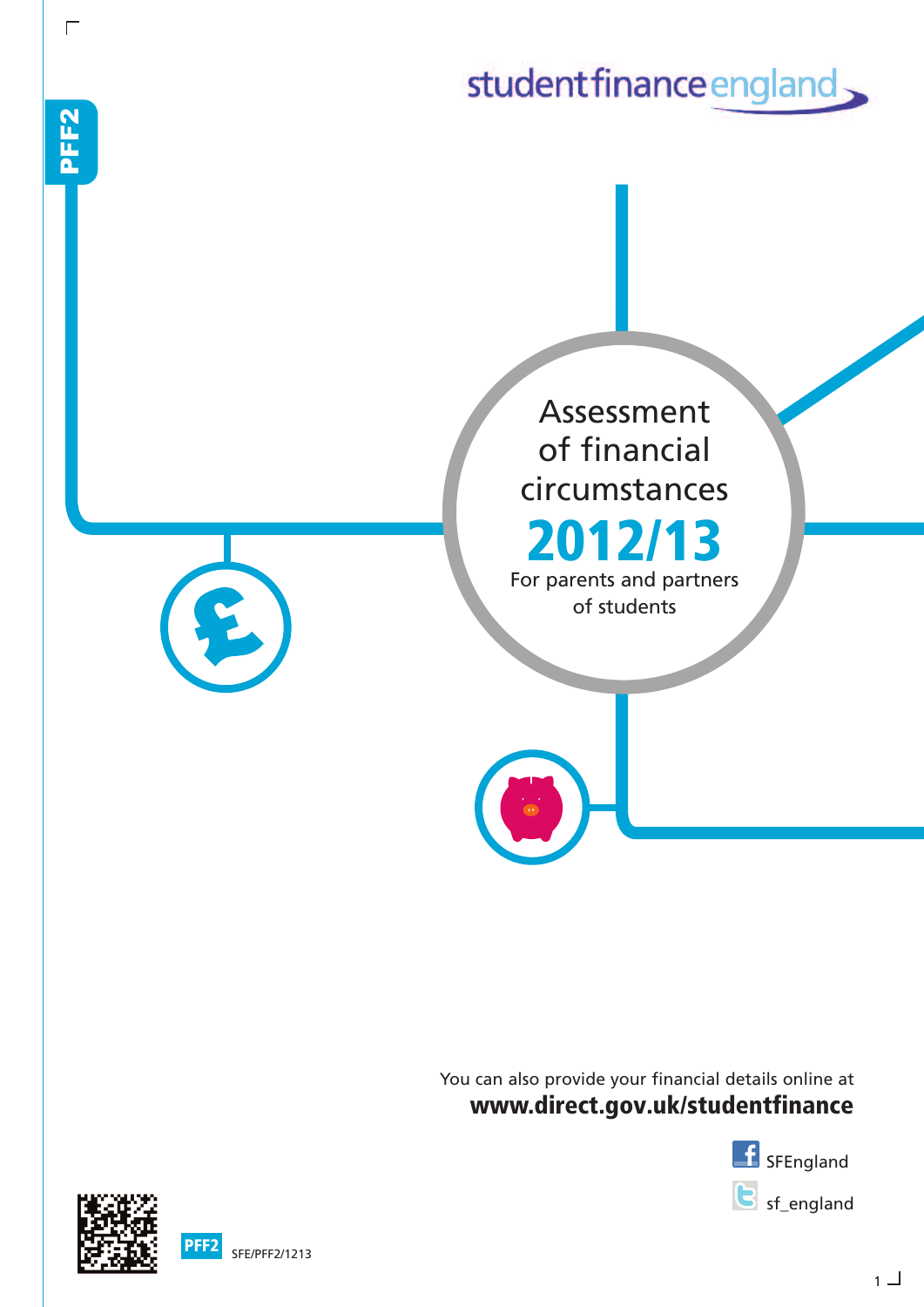# Who should complete this form?

Complete this form if you are:

 $\Gamma$ 

- The student's natural or adoptive parent
- The student's step-parent
- The husband, wife, civil partner or cohabiting partner of one of the student's parents
- The student's husband, wife or civil partner
- The student's cohabiting partner, if the student is over 25 and entered higher education in 2000/01 or later

# What details do I need to provide?

You need to tell us some personal details and what your financial income was for the tax year 2010- 11. You **must** tell us your 2010-11 income details as we cannot accept amounts from any other tax year. We need your income amounts so we can work out what the student(s) you are supporting are entitled to.

# How do I complete this form?

This form is made up of 6 sections:

- **section 1** personal details
- **section 2** data sharing and you
- **section 3** your financial information for the tax year 2010-11
- **section 4** other income
- **section 5** income deductions
- **section 6** your dependants
- Start by checking the details in section 1 and then work your way through the form. (Depending on your circumstances you may not need to complete every section)
- Please refer to the Support notes at the back of this form each time you see this icon. **n**

## What if I have further questions?

If you have further questions you can:

- visit **www.direct.gov.uk/studentfinance**
- call us on **0845 300 5090**

## Where do I send my form?

**Once you have completed this form and signed and dated the declaration**, please return it to **Student Finance England, PO Box 210, Darlington, DL1 9HJ**



**Please remember to pay the correct postage.**

### What happens if my household income has dropped since tax year 2010-11?

If your household income has dropped by 15% since tax year 2010-11 you can apply for a 'Current Year Income Assessment'. This means we would use your expected income for tax year 2012-13 instead of your actual income from tax year 2010-11 when calculating the student's entitlement. However, there must be at least a 15% drop in the overall household income (not just your own income) between these two tax years for us to do this and we will ask for evidence of your 2012-13 income at the end of that tax year. Please refer to the support notes at the back of this form for more information.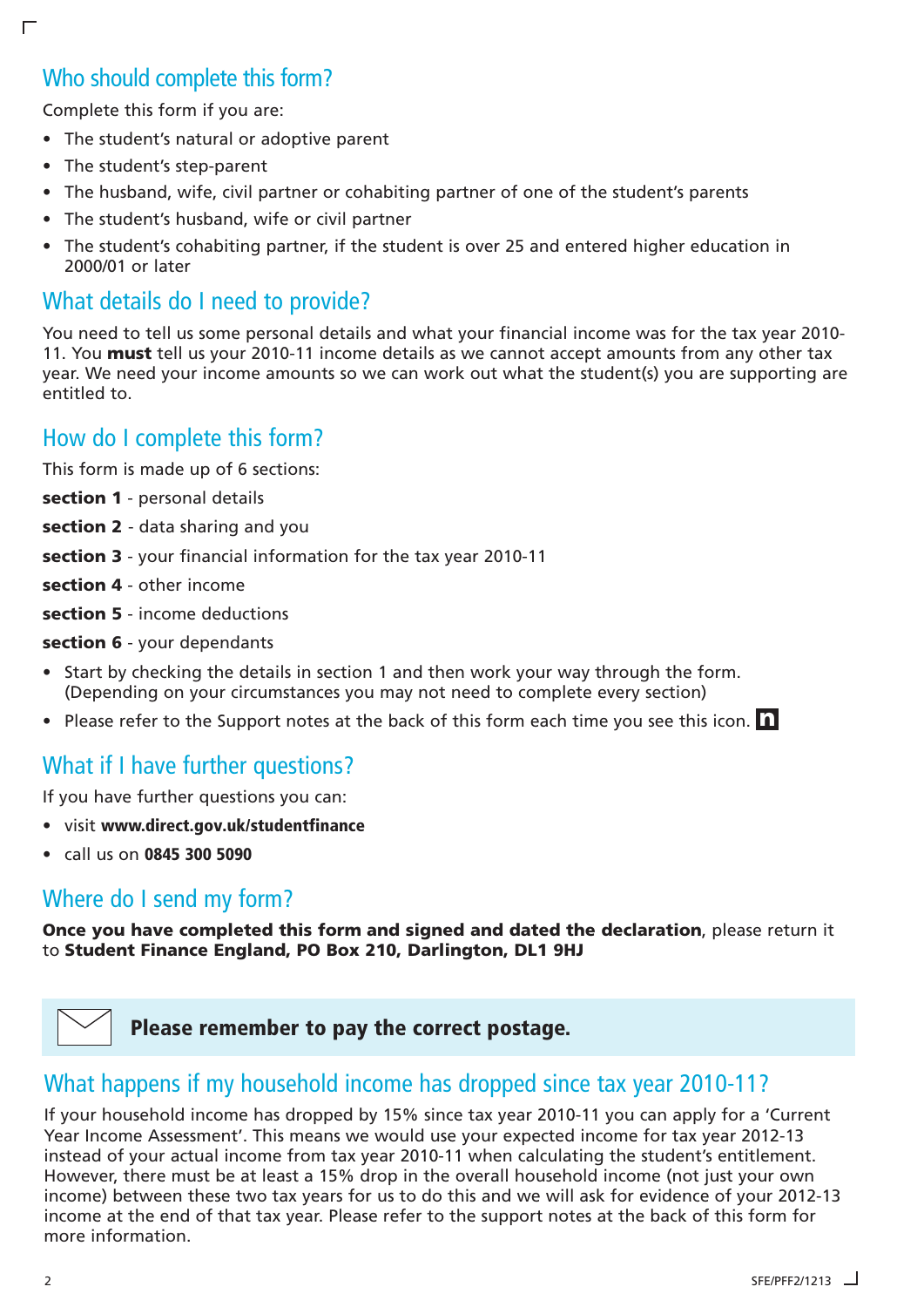# **section 1** personal details

#### **a Student's details**

Customer Reference Number

Full name

Date of birth

#### **b Your details**

Customer Reference Number

Full name

Sex

Please complete this section with the details exactly as they appear on your birth certificate or passport.

Date of birth

Place of birth (name of the town or village)

Relationship to student

Contact telephone number

Email address

**c Marital status**

Please tick one box

| $\overline{I}$<br>$\overline{I}$              |
|-----------------------------------------------|
|                                               |
|                                               |
| <b>Male</b><br><b>Female</b>                  |
| $\prime$<br>$\prime$                          |
|                                               |
|                                               |
|                                               |
| Single                                        |
| Living with a partner                         |
| Married/civil partnership                     |
| Separated <b>e</b>                            |
| Divorced/dissolved civil partnership <b>e</b> |
| Widowed/surviving civil partner e             |

# **section 2** data sharing and you

**We will share and check the details you give us with HM Revenue & Customs, allowing us to gain the most accurate financial information possible. This can only be done if you have <sup>a</sup> valid National Insurance (NI) Number. n**

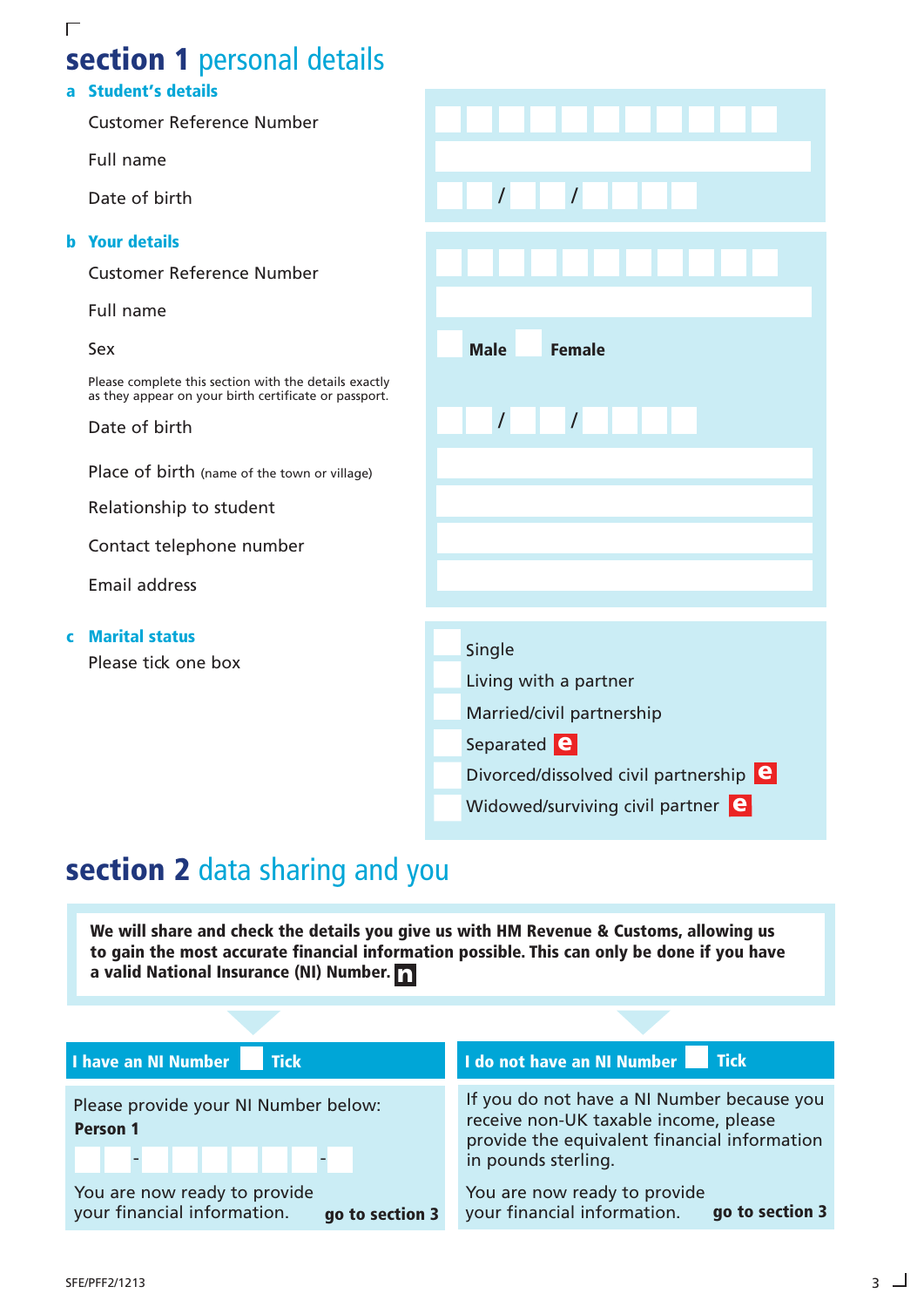# **section 3** your financial information for tax year 2010-11

### **Instructions**

 $\Gamma$ 

- Please give your financial details for the tax year from **6 April 2010 to 5 April 2011**.
- Answer 'Yes' or 'No' to every question, if you answer 'Yes' please provide the income amount.
- If you answer 'No' to a question, this means you are telling us that you **did not** receive any income from that particular income type in tax year 2010-11.
- If you need help with any questions you should refer to the guidance notes each time you see this icon. **n**
- If any questions are left blank we will not be able to process this application.
- **The Sou do not need to send us any evidence**. However, you should keep all of your 2010-11 financial evidence as we may ask for it at a later date to verify the details you have provided.

#### **Financial details**

- **Q1** Did you receive Working Tax Credits or Child Tax Credits?
- **Q2** Did you receive Income Support?
- **Q3** Did you receive any income from salary, wages, taxable state benefits or from occupational or private pensions?
	- **a** Total income from salary/wages **n**
	- **b**Total income from taxable state benefits **n**
	- **c** Total income from occupational pension(s)
	- **d**Total income from private pension(s)
- **Q4** Did you receive any income from a state retirement pension? **n**

**a**Total non-lump sum amount received

**b**Total lump sum amount received

**Q5** Did you receive any income from savings and investments? **n**

- **a** Total **interest** from UK banks, building societies and unit trusts
- **b**Total income from UK life insurance gains, securities and partnerships
- **c** Total income from UK investments and dividends
- **d**Total income from foreign investment and dividends

Total income received

| <b>Yes</b> | <b>No</b> |  |
|------------|-----------|--|
| <b>Yes</b> | <b>No</b> |  |

|   | <b>Yes</b> | <b>No</b> |  |
|---|------------|-----------|--|
| £ |            |           |  |
| £ |            |           |  |
| £ |            |           |  |
| £ |            |           |  |



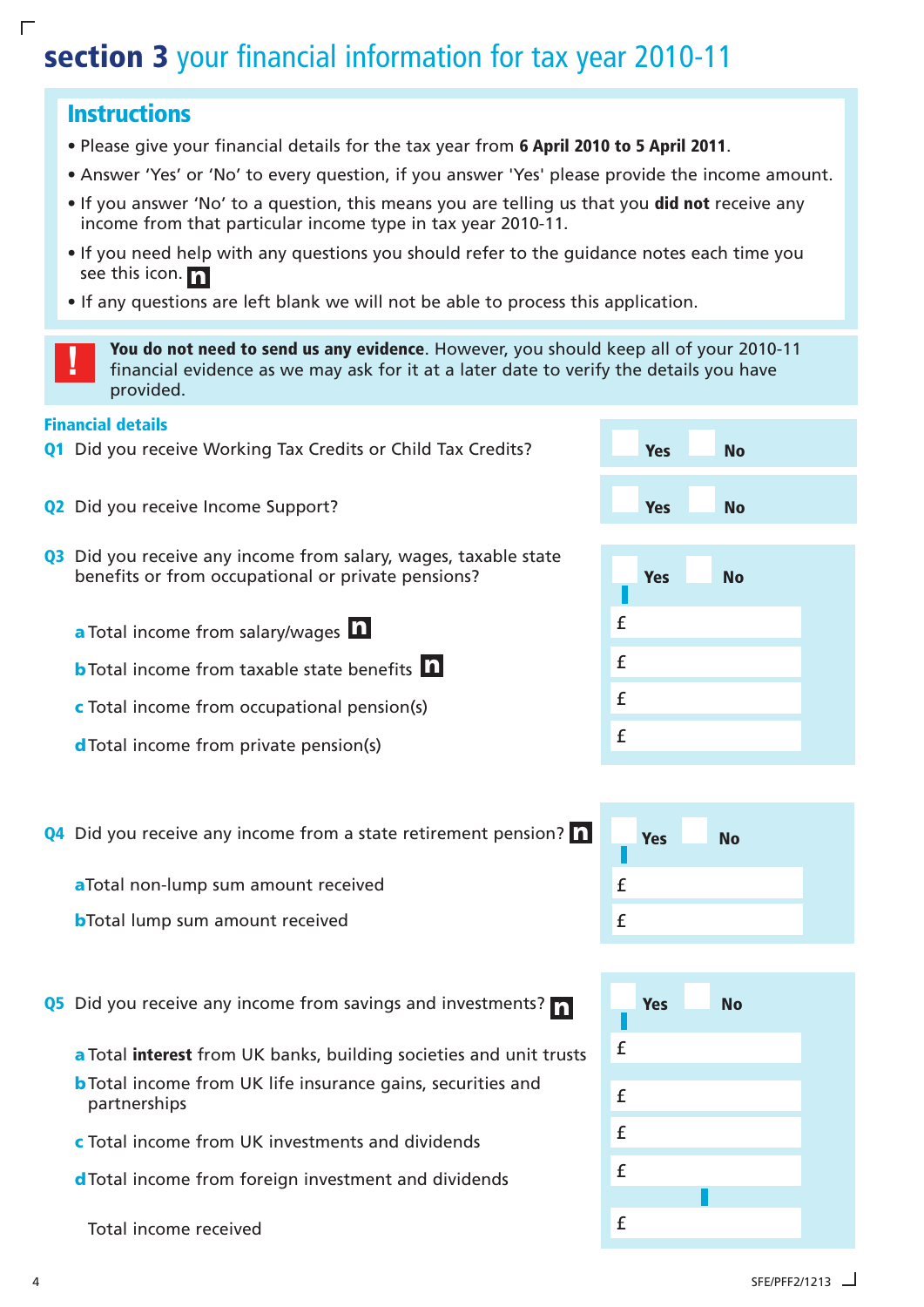### $\Gamma$ **section 3** your financial information for tax year 2010-11

**Q6** Did you receive any taxable benefits in kind? **n**

Total income received

#### **Any other income**

**Q7** Did you receive any other income during the 2010-11 tax year that you **haven't** yet told us about?

# **section 4** other income

### **Instructions**

- Complete section 4 in the same way you completed section 3 giving financial details for the tax year from **6 April 2010 to 5 April 2011**.
- If you need help with any questions you should refer to the guidance notes each time you see this icon. **n**

The notes contain a breakdown of what we want you to include for each question as well as where to find individual amounts on some of the financial documents you might have.

| Q1 Did you receive any income from self-employment? n                             | <b>Yes</b><br><b>No</b> |
|-----------------------------------------------------------------------------------|-------------------------|
| a Total taxable profit from businesses                                            | $\pmb{\mathsf{f}}$      |
| <b>b</b> Total taxable profit from partnerships                                   | £                       |
| Total income received                                                             | £                       |
| Q2 Did you receive any income as a Minister of religion? <b>Q2</b>                | <b>Yes</b><br><b>No</b> |
| Total taxable income minus expenses that are not included on<br>your P60 or P11D? | £                       |
| Q3 Did you receive any other taxable income or lump sums? 1                       | <b>Yes</b><br><b>No</b> |
| Total income received                                                             | £                       |
| Q4 Did you receive any income from property lettings? 1                           | <b>Yes</b><br><b>No</b> |
| Total income received                                                             | £                       |

|   | Yes | No                           |
|---|-----|------------------------------|
|   |     |                              |
| £ |     |                              |
|   |     |                              |
|   |     | Yes <b>- Go to section 4</b> |
|   |     | No <b>- Go to section 5</b>  |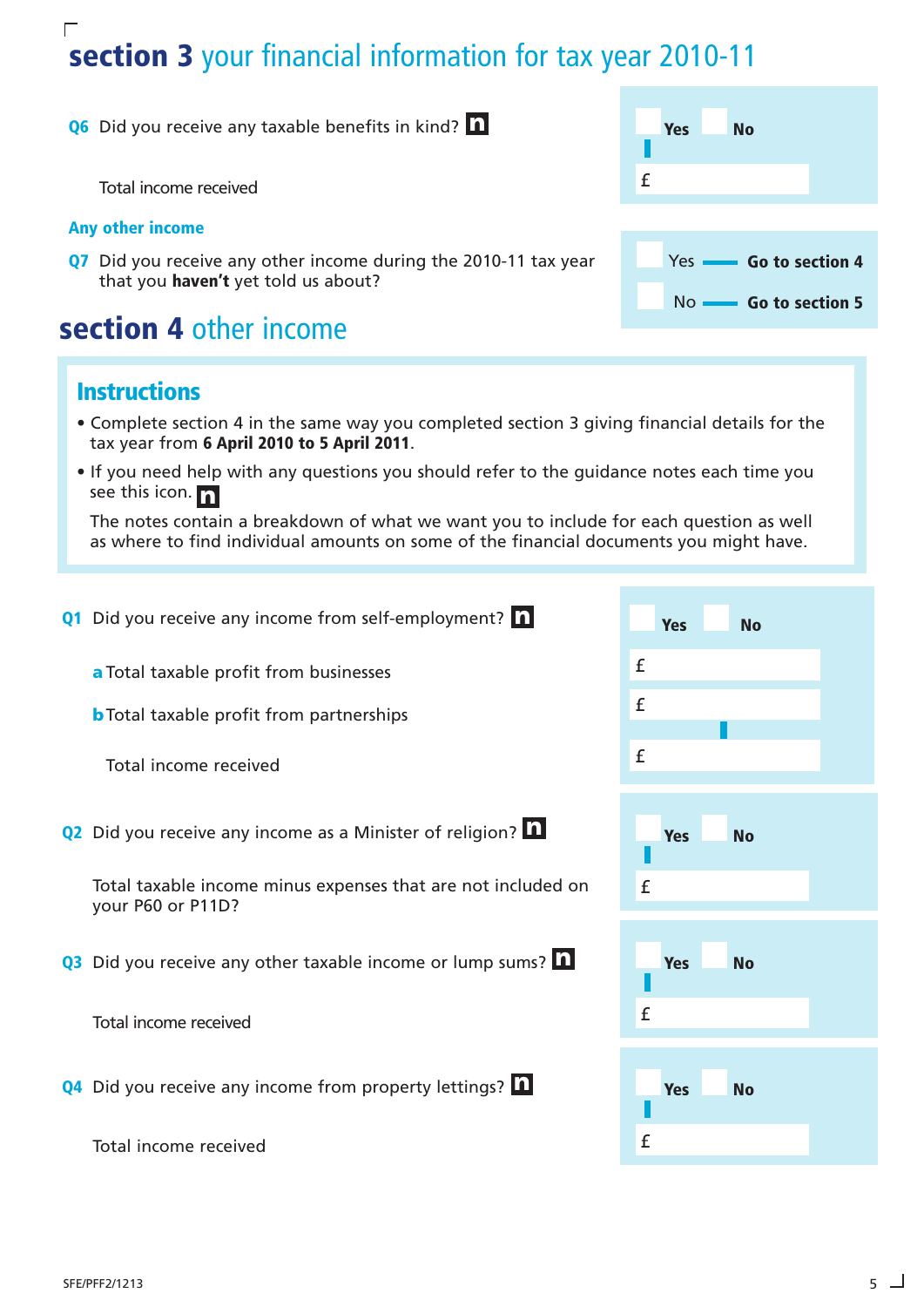# **section 4** other income

 $\Gamma$ 

**Q5** Did you receive any income from UK trusts? **n**

Total income received

**Q6** Did you receive any foreign income? **n**

Total income received

**Q7** Did you receive any income from an overseas pension? **n**

Total income received

**Q8** Did you receive any other overseas income and gains? **n**

Total income received

# **section 5** income deductions

## **Instructions**

- Complete section 5 in the same way you completed section 3 giving financial details for the tax year from **6 April 2010 to 5 April 2011**.
- If you need help with any questions you should refer to the guidance notes each time you see this icon. **n**
- **Q1** Did you pay any private pension contributions?

Total amount you paid

**Q2** Did you pay any Additional Voluntary Contributions (AVCs)?

Total amount you paid

**Q3** Did you have any allowable expenses on which you claimed tax relief? n **n Yes No**

Total amount on which you claimed tax relief

| <b>Yes</b><br>£                                                                                                                                    | <b>No</b> |  |
|----------------------------------------------------------------------------------------------------------------------------------------------------|-----------|--|
| <b>Yes</b><br><b>Contract Contract Contract Contract Contract Contract Contract Contract Contract Contract Contract Contract Co</b><br>$\mathbf f$ | <b>No</b> |  |
| <b>Yes</b><br>£                                                                                                                                    | <b>No</b> |  |
| <b>Yes</b><br>£                                                                                                                                    | <b>No</b> |  |

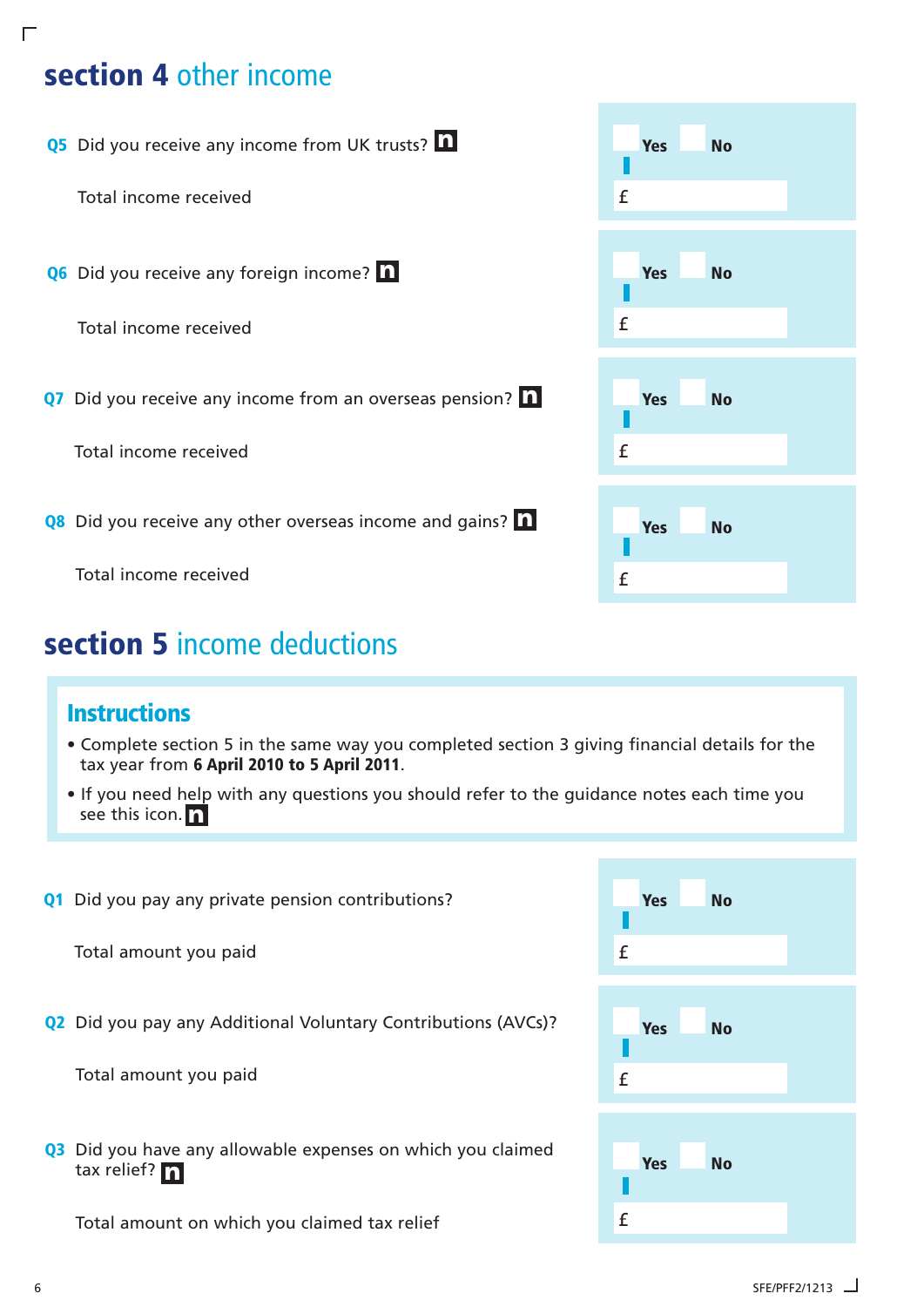# **section 6** your dependants **n**

Identify any person who will be wholly or mainly financially dependent on you.

### **Q1Child dependants not in further or higher education in academic year 2012/13 n**

Include any unearned income for **all** dependants.

Only include earned income details for persons aged 16 and over.

Do not count casual earnings of persons aged under 16.



#### **Q2Child dependants in further or higher education in academic year 2012/13**

Do not include the student when completing this question.

If the student is your partner, please include any children they named in their application for Student Finance if the children have applied for student finance.

| Full name | Date of birth | School, college or<br>university | Course | Are they receiving<br>financial support?<br>If so, from which<br>authority or<br>organisation? |
|-----------|---------------|----------------------------------|--------|------------------------------------------------------------------------------------------------|
|           | (DD MM YYYY)  |                                  |        |                                                                                                |
|           |               |                                  |        |                                                                                                |
|           |               |                                  |        |                                                                                                |
|           |               |                                  |        |                                                                                                |
|           |               |                                  |        |                                                                                                |
|           |               |                                  |        |                                                                                                |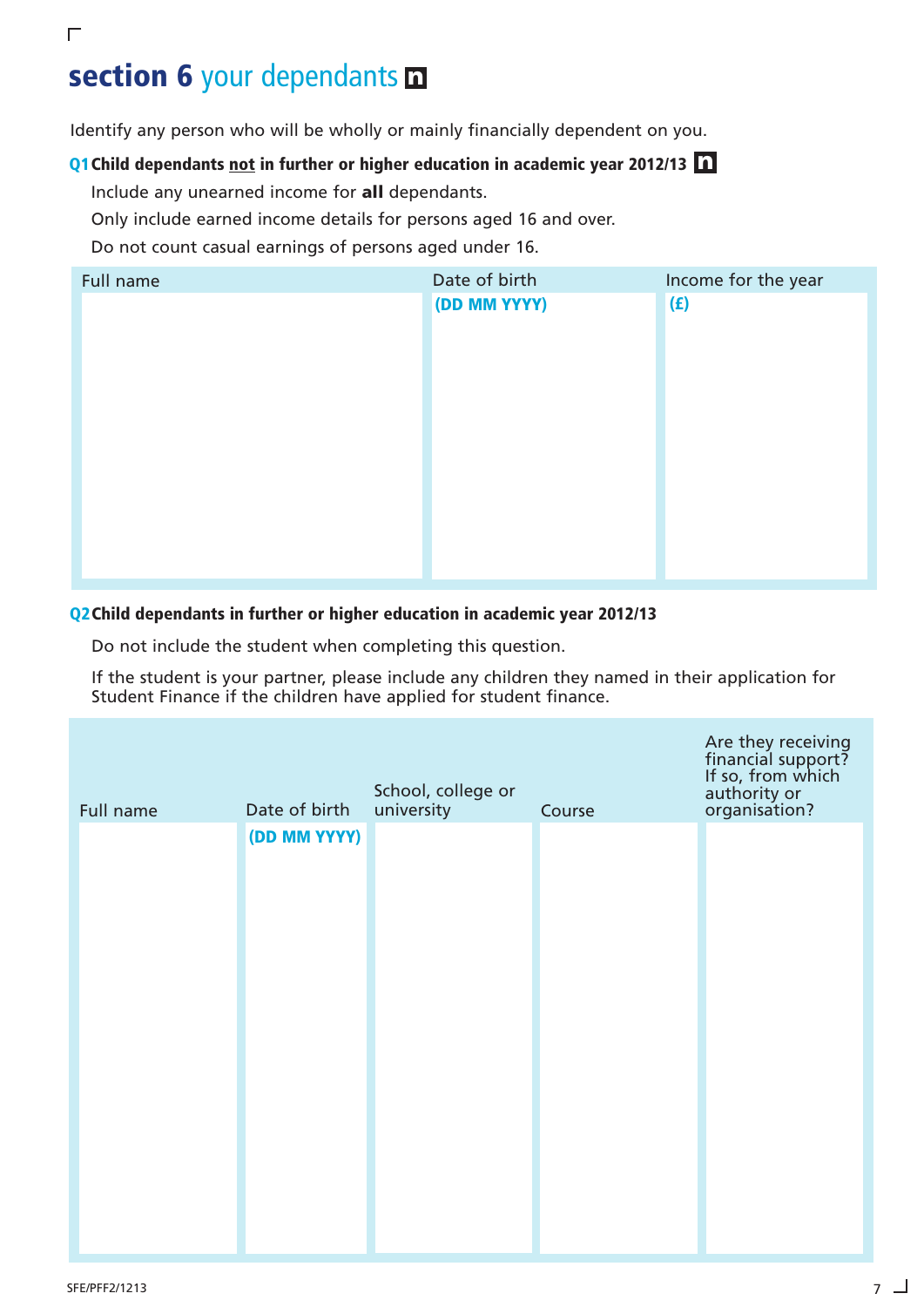# Declaration **n**

 $\Gamma$ 

This application for financial support may be delayed unless you sign and date this declaration.

- I confirm that to the best of my knowledge and belief, the information I have provided is true and complete. If it is not I understand I might be prosecuted and the student(s) I am supporting may have their financial support withdrawn.
- I agree to supply any further information in relation to the applicant's application for financial support that the Student Loans Company (SLC) may ask for and agree to tell them immediately if my circumstances change in any way that might affect this application for financial support.

#### **Your decision about bursary and scholarship data sharing consent will not affect the student's entitlement to any other financial support available.**

If the student started their course in academic year 2006/07 or after they may be eligible for a bursary or scholarship. In order for a university or college to determine and pay any bursary or scholarship to which the student(s) you are supporting may be entitled, we will share some of your personal and financial details with them. **n**

If you **do not** wish your details to be shared for this purpose, please tick this box.

| Your full name (in BLOCK CAPITALS) |      |
|------------------------------------|------|
|                                    |      |
| Your signature                     | Date |
|                                    |      |
|                                    |      |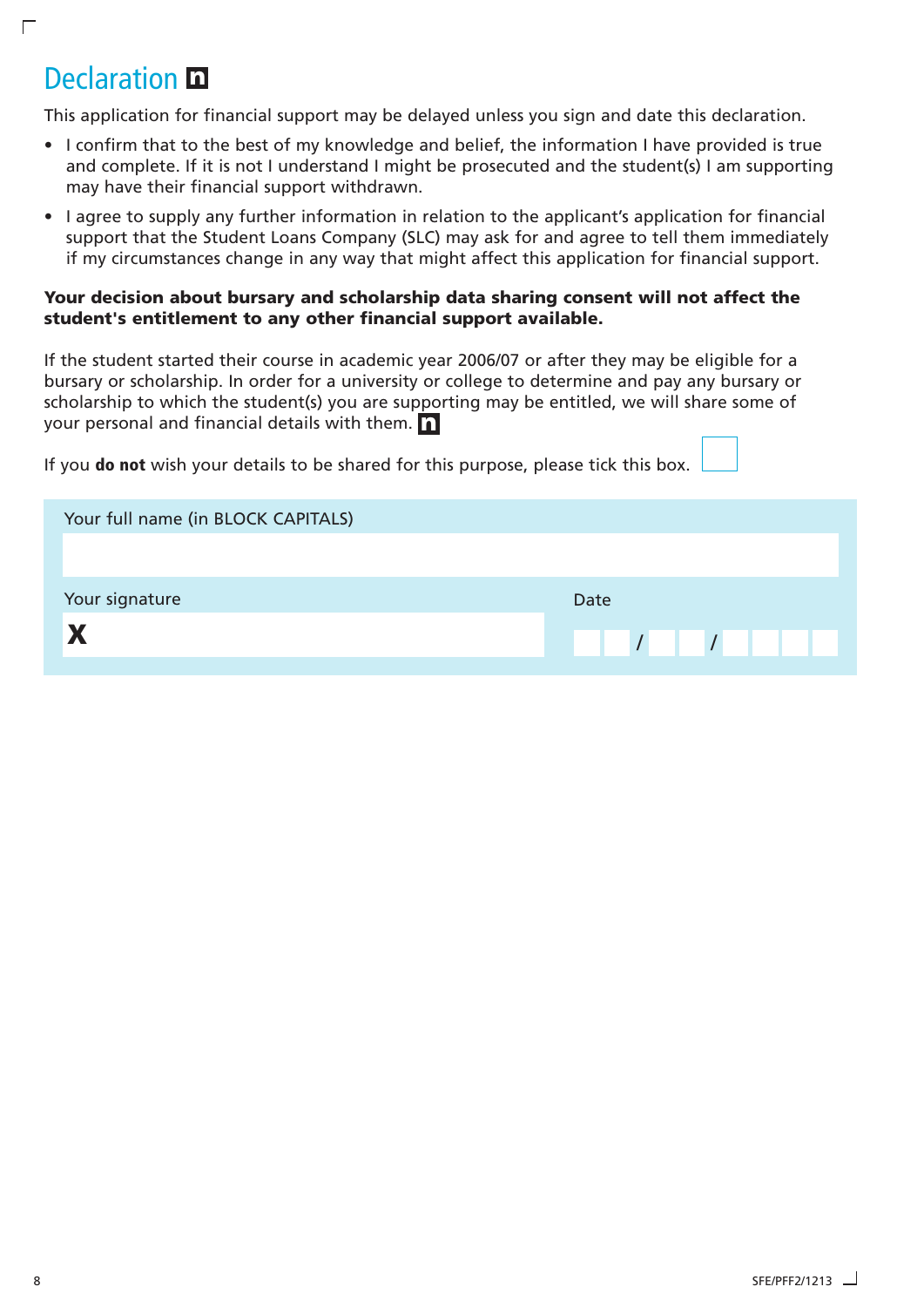# Г Support notes

### **Notes n**

**What happens if my household income has changed since tax year 2010-11?**

If your total household income (before tax) for the tax year 2012-13 will be at least 15% less than it was in tax year 2010-11, still complete this section as well as completing a 'Current Year Income Assessment Form'.

You can download this form at **www.direct.gov.uk/studentfinance** and return it with this application or contact us on 0845 300 5090 to have one sent to you.



Please note that a current year income assessment cannot be carried out unless you provide your financial details for the 2010-11 tax year.

# **section 1 -** personal details

#### **c Marital Status**

Send a copy of one of the following evidence items. If we have already accepted evidence you sent in support of a previous application for this student you do not need to send any further documents. You **will only need to provide evidence if you haven't done so previously or if your circumstances have changed.**

- Decree absolute
- Decree nisi
- Dissolution order
- Most recent council tax bill showing a 25% single occupancy discount
- A letter from your solicitor confirming your status.
- Original death certificate.

### **section 2 -** data sharing and you

We will check the financial information that you provide with HM Revenue & Customs. This information will be kept securely and held strictly under the provisions of the Data Protection Act.

If you fail to provide your National Insurance (NI) Number on the application form we will ask you to provide copies of your financial documents.

If your NI Number is shown on any documents you send us in support of an application, we will use this information and share and check it with HM Revenue & Customs in order to obtain accurate financial information about you.

# **section 3 -** your financial information for the tax year 2010-11

Please give financial information for the tax year 2010-11. Normally, this is the year ending 5 April 2011, but may differ if your employer or business has a tax year which does not end in April. For any income paid in a foreign currency, please state the equivalent in pounds sterling.

#### **Q3 Income from salary, wages, taxable state benefits or from occupational or private pensions**

#### **a Total income from salary/wages**

If as part of your salary or wages for the tax year 2010-11 you received **tips and other payments** that did not show on your P60, you still need to include this figure when providing your total income amount earned from employment. If you declared this type of income to HM Revenue & Customs you would have done so by completing Box 3 on Page E1 for the 2010-11 SA102 (Employment) Form.

#### **b Taxable state benefits**

Only include income received for the following benefits:

- Bereavement Allowance
- Carer's Allowance
- Contribution based Employment and Support Allowance
- Graduated retirement benefit
- Incapacity Benefit (only include the amount received after 28 weeks of incapacity)
- Industrial Death Benefit
- Jobseekers Allowance
- Statutory Adoption Pay
- Statutory Maternity Pay
- Statutory Paternity Pay
- Statutory Sick Pay
- Widowed Parent's Allowance

SFE/PFF2/1213 9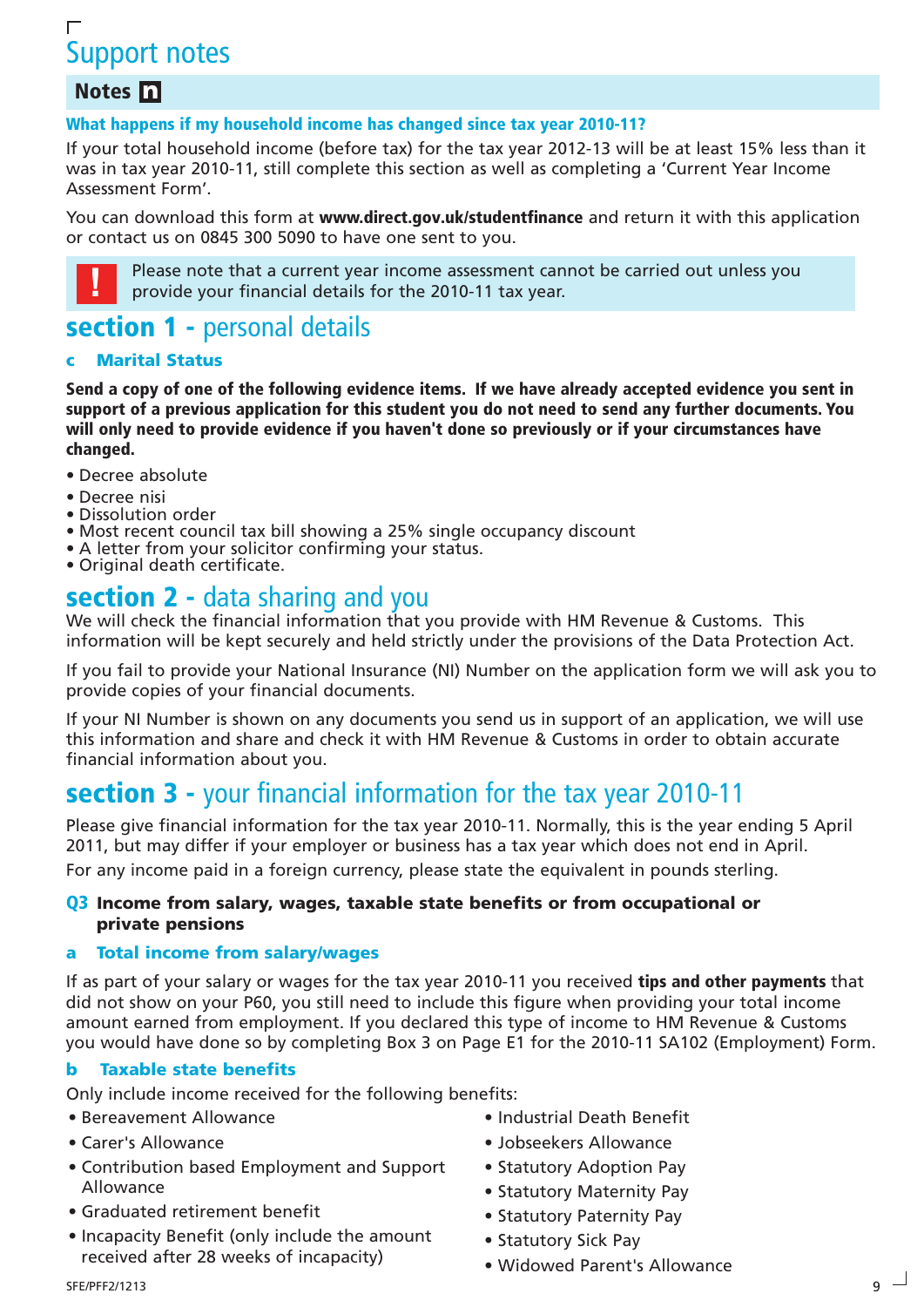# **section 3 -** your financial information for the tax year 2010-11

#### **Q4 Income from a state retirement pension**

#### **If you are Self Assessed**

#### **Online tax return**

 $\Box$ 

You would have been asked what your state retirement pension income amounts were as part of your self-assessment. You should refer to your saved online tax return for these income figures.

#### **Paper tax return**

The locations of where to find these income types on your completed tax form(s) are detailed below:

Short paper tax return - SA200 Box 4.1 (non-lump sum amount only – if you completed an SA200 you would not have had a lump sum pension payment)

Full paper tax return - SA100 TR3 Box 7, SA100 TR3 Box 8

#### **Q5 Income from savings and investments**

To make this question easier to answer, we have split it up into 4 separate parts. You may or may not have received income from every part, just tell us about the ones you did.



Only tell us about the amount of interest/income you gained from savings and investments during the 2010-11 tax year, not the actual amount of savings or invested sums you had.

#### **a Income from UK banks, building societies and unit trusts**

Tell us about the amount of interest/income you received from the following savings and investment income type(s):

> Untaxed UK interest etc. (amounts that have not been taxed)

#### **If you did not declare any savings and investment income to HMRC**

Please refer to your bank or building society statements for these figures.

#### **If you are Self Assessed**

#### **Online tax return**

You would have been asked these questions as part of your assessment. You should refer to your saved online tax return for these individual figures.

#### **Paper tax return**

The locations of where to find these individual figures on your completed tax form(s) are detailed below:

Short paper tax return - SA200 Box 5.2

Full paper tax return - SA100 TR3 Box 2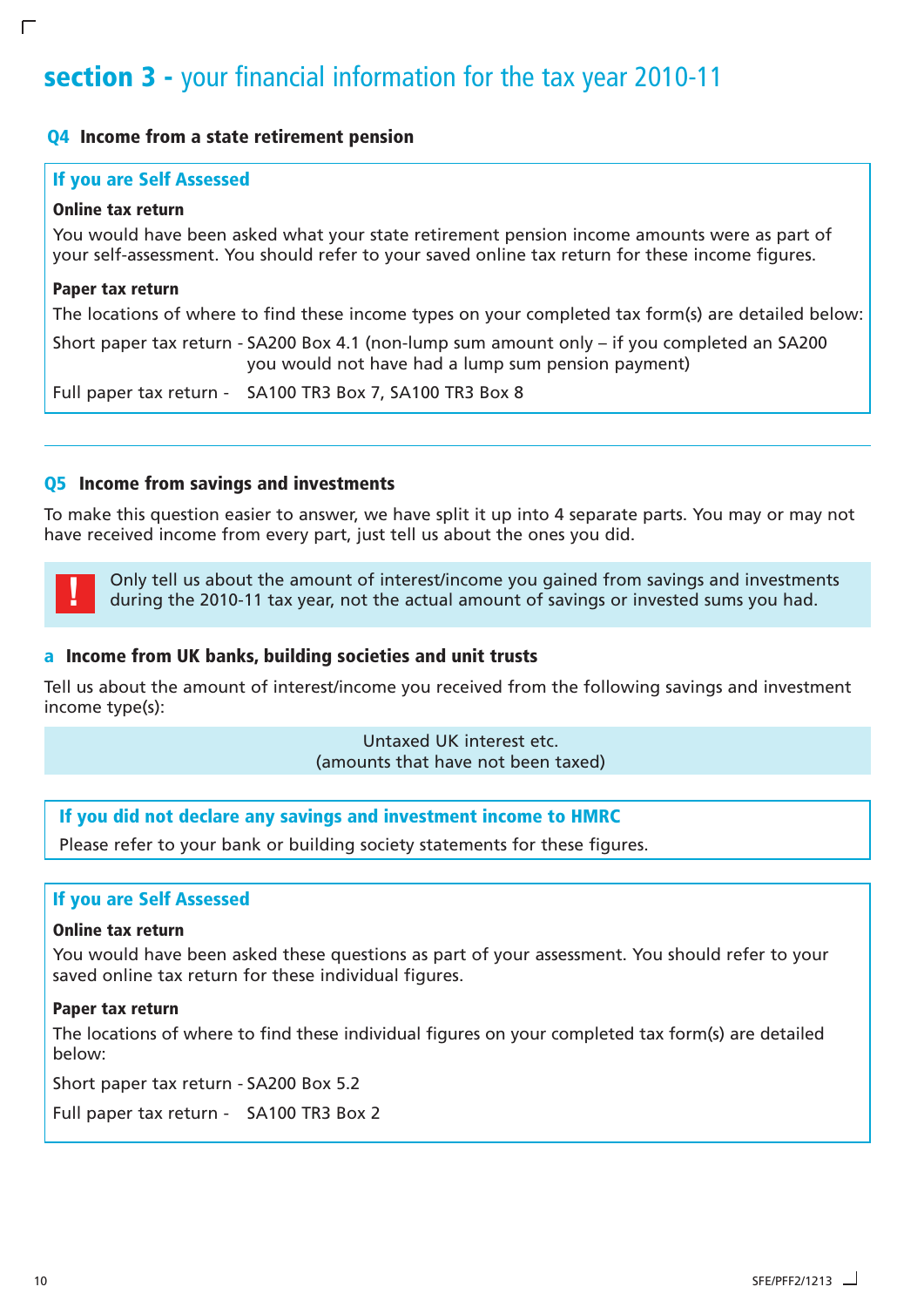# **section 3 -** your financial information for the tax year 2010-11

#### **b Income from UK life insurance gains, securities and partnerships**

Tell us about the amount of interest/income you received from the following savings and investment income type(s):

> Interest from gilt edged and other UK securities – gross amount before tax UK life insurance policy etc. gains on which tax was treated as paid UK life insurance policy etc. gains on where no tax was treated as paid UK life insurance policy etc. gains from voided ISA's Your share of taxed interest etc. Total untaxed savings income taxable at 20% Taxed income taxable at 10% Taxed income taxable at 20%

#### **If you are Self Assessed**

#### **Online tax return**

You would have been asked these questions as part of your assessment. You should refer to your saved online tax return for these individual figures.

#### **Paper tax return**

The locations of where to find these individual figures on your completed tax form(s) are detailed below:

Short paper tax return - If you completed a short paper return you would not have had any income from UK life insurance gains, securities and unit trusts.

Full paper tax return - SA101 Ai1 Box 3, SA101 Ai1 Box 4, SA101 Ai1 Box 6, SA101 Ai1 Box 8, SA104S Box 26, SA104F Box 33, SA104F Box 69, SA104F Box 72

#### **c Income from UK investments and dividends**

Tell us about the amount of interest/income you received from the following savings and investment income type(s):

Dividends from UK companies

Other dividends

Stock Dividends

Non-qualifying distributions and close company loans written off or released

Share schemes – taxable amount

#### **If you are Self Assessed**

#### **Online tax return**

You would have been asked these questions as part of your assessment. You should refer to your saved online tax return for these individual figures.

#### **Paper tax return**

The locations of where to find these individual figures on your completed tax form(s) are detailed below:

Short paper tax return - SA200 Box 5.3

Full paper tax return - SA100 TR3 Box 3, SA100 TR3 Box 4, SA101 Ai1 Box 12, SA101 Ai1 Box 13, SA101 Ai2 Box 1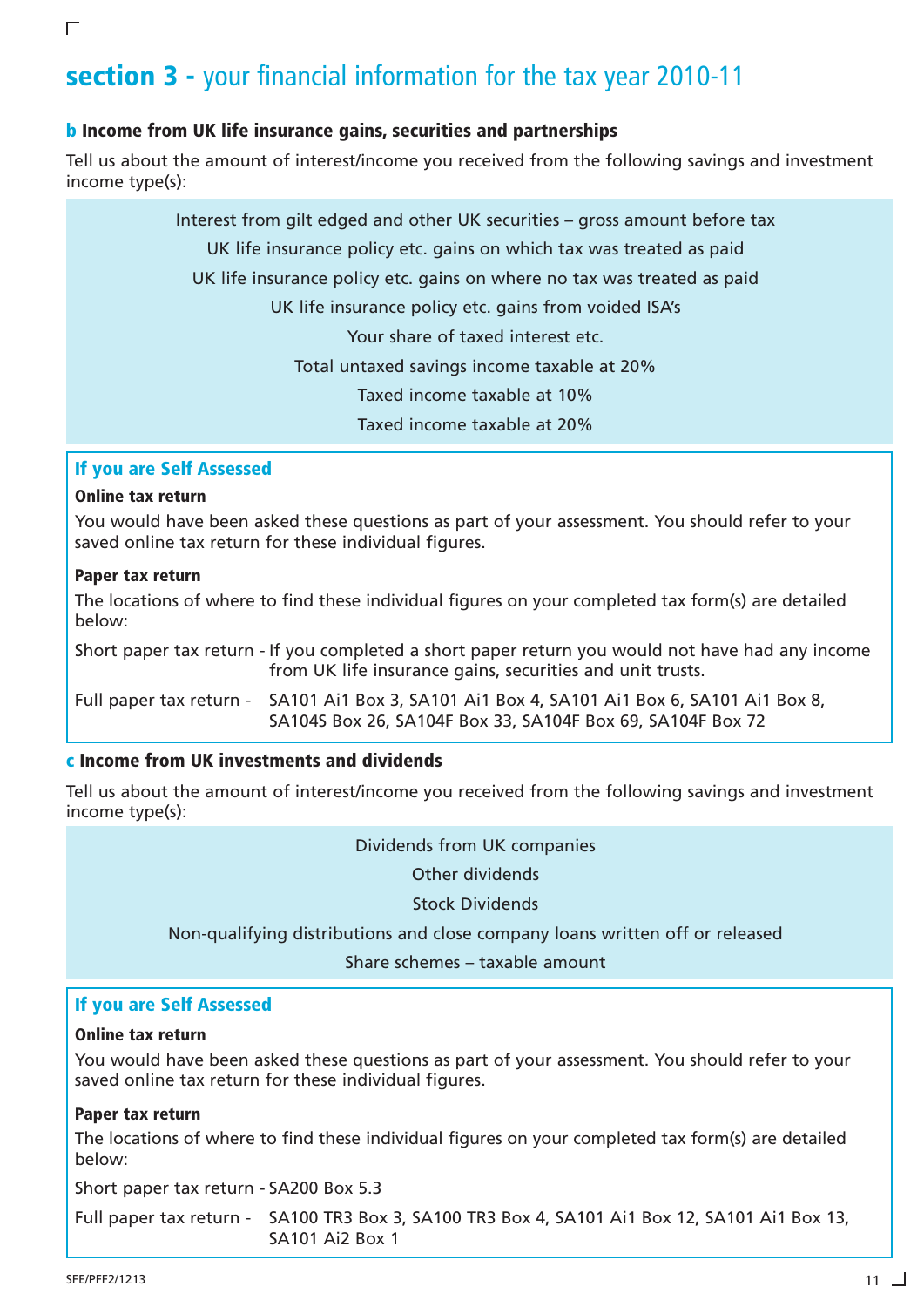# **section 3 -** your financial information for the tax year 2010-11

#### **d Income from foreign investment and dividends**

Tell us about the amount of interest/income you received from the following savings and investment income type(s):

> Foreign dividends (up to £300) Interest and other income from overseas savings Dividends from foreign companies Dividend income received by a person overseas

#### **If you are Self Assessed**

#### **Online tax return**

 $\Gamma$ 

You would have been asked these questions as part of your assessment. You should refer to your saved online tax return for these individual figures.

#### **Paper tax return**

The locations of where to find these individual figures on your completed tax form(s) are detailed below:

Short paper tax return - If you completed a short paper return you would not have had any income from foreign investment and dividends.

Full paper tax return - SA100 TR3 Box 5, SA106 F3 Box 4, SA106 F3 Box 6, SA106 F3 Box 11

#### **Q6 Income from taxable benefits in kind**

#### **Original P11D**

The following table provides a breakdown of what we want you to include as part of your total income from 'taxable benefits in kind' during the 2010-11 tax year. Add together all the benefits in kind you received and write your total figure on the form.

| <b>Benefit in kind</b>                                                                        | <b>Where to find amount on your P11D</b>        |
|-----------------------------------------------------------------------------------------------|-------------------------------------------------|
| Assets transferred or placed at employees disposal (cars,<br>property, goods or other assets) | (Section A) Box 13                              |
| Payments made on behalf of employee                                                           | (Section B) Box 15<br>(Total sum of both boxes) |
| Vouchers and credit cards                                                                     | (Section C) Box 12                              |
| Living accommodation                                                                          | (Section D) Box 14                              |
| Mileage allowance and passenger payments                                                      | (Section E) Box 12                              |
| Total cash equivalent of all cars/vans made available                                         | (Section F) Box 9 plus<br>(Section G) Box 9     |
| Total cash equivalent of fuel for all cars/vans made<br>available                             | (Section F) Box 10 plus<br>(Section G) Box 10   |
| Cash equivalent of loans after deducting any interest<br>paid by the borrower                 | (Section H) Box 15                              |
| Private medical treatment or insurance                                                        | (Section I) Box 11                              |
| Qualifying relocation expenses payments and benefits                                          | (Section J) Box 15                              |
| Services supplied                                                                             | (Section K) Box 15                              |
| Assets placed at employees disposal                                                           | (Section L) Box 13                              |
| Other items (including subscriptions and professional<br>fees)                                | (Section M) Box 15<br>(Total sum of all boxes)  |
| Expenses payments made to, or on behalf of, the<br>employee                                   | (Section N) Box 16<br>(Total sum of all boxes)  |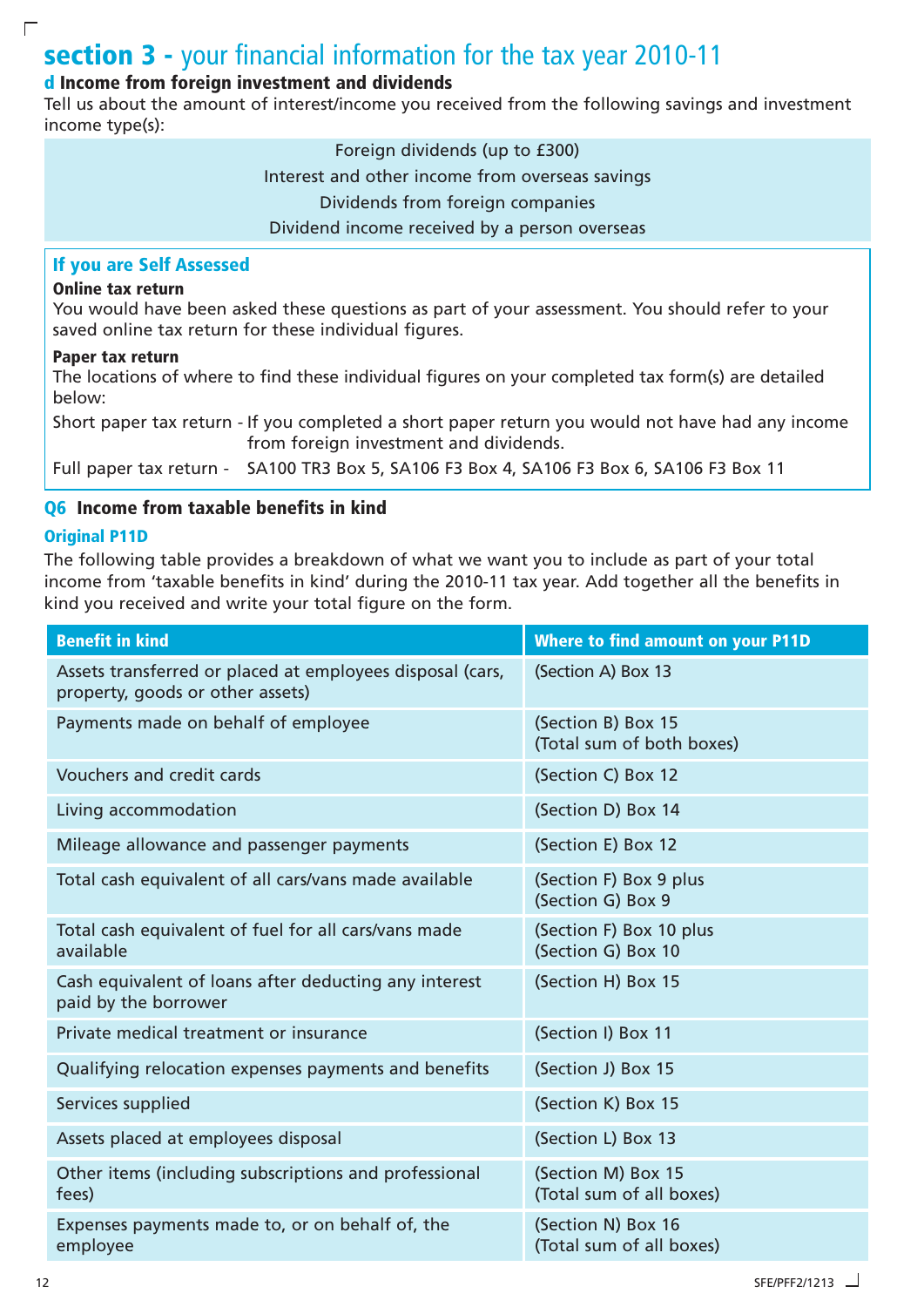### $\Gamma$ **section 4 -** other income

#### **Q1 Income from self-employment**

To make this question easier to answer, we have split it up into 2 parts. You may or may not have received self-employment income from both parts, just tell us about the ones you did.

#### **a Total taxable profit for businesses**

You should include the income type below as your answer for the total amount of taxable profits you received from self-employment during the 2010-11 tax year.

Total taxable profits from this business (aggregated for multiple self employments)

#### **If you are Self Assessed**

#### **Online tax return**

You would have been asked this question as part of your assessment. You should refer to your saved online tax return for these figures.

#### **Paper tax return**

The locations of where to find these individual figures on your completed tax form(s) and how to work this amount out are detailed below:

Short paper tax return - SA200 Box 3.6 plus Box 3.10

Full paper tax return - SA103F (Box 72 plus Box 74) or SA103S (Box 27 plus Box 29) or SA103L (Box 49 minus Box 50)

#### **b Total taxable profit from partnerships**

You should include the income type(s) below as your answer for the total profit you received from partnerships during the 2010-11 tax year.

Share of total taxed and untaxed income other than that taxable at 10% and 20%

Your share of total taxable profit from the partnerships

#### **If you are Self Assessed**

#### **Online tax return**

You would have been asked these questions as part of your assessment. You should refer to your saved online tax return for these individual figures.

#### **Paper tax return**

The locations of where to find these individual figures on your completed tax form(s) and how to work this amount out are detailed below:

| Short paper tax return - If you completed a short paper return you would not have had any<br>self-employment income from partnerships. |                                                                                                                          |  |
|----------------------------------------------------------------------------------------------------------------------------------------|--------------------------------------------------------------------------------------------------------------------------|--|
|                                                                                                                                        | Full paper tax return - SA104F (Box 14 plus Box 17 plus Box 66 plus Box 73 minus Box 74),<br>SA104S (Box 14 plus Box 17) |  |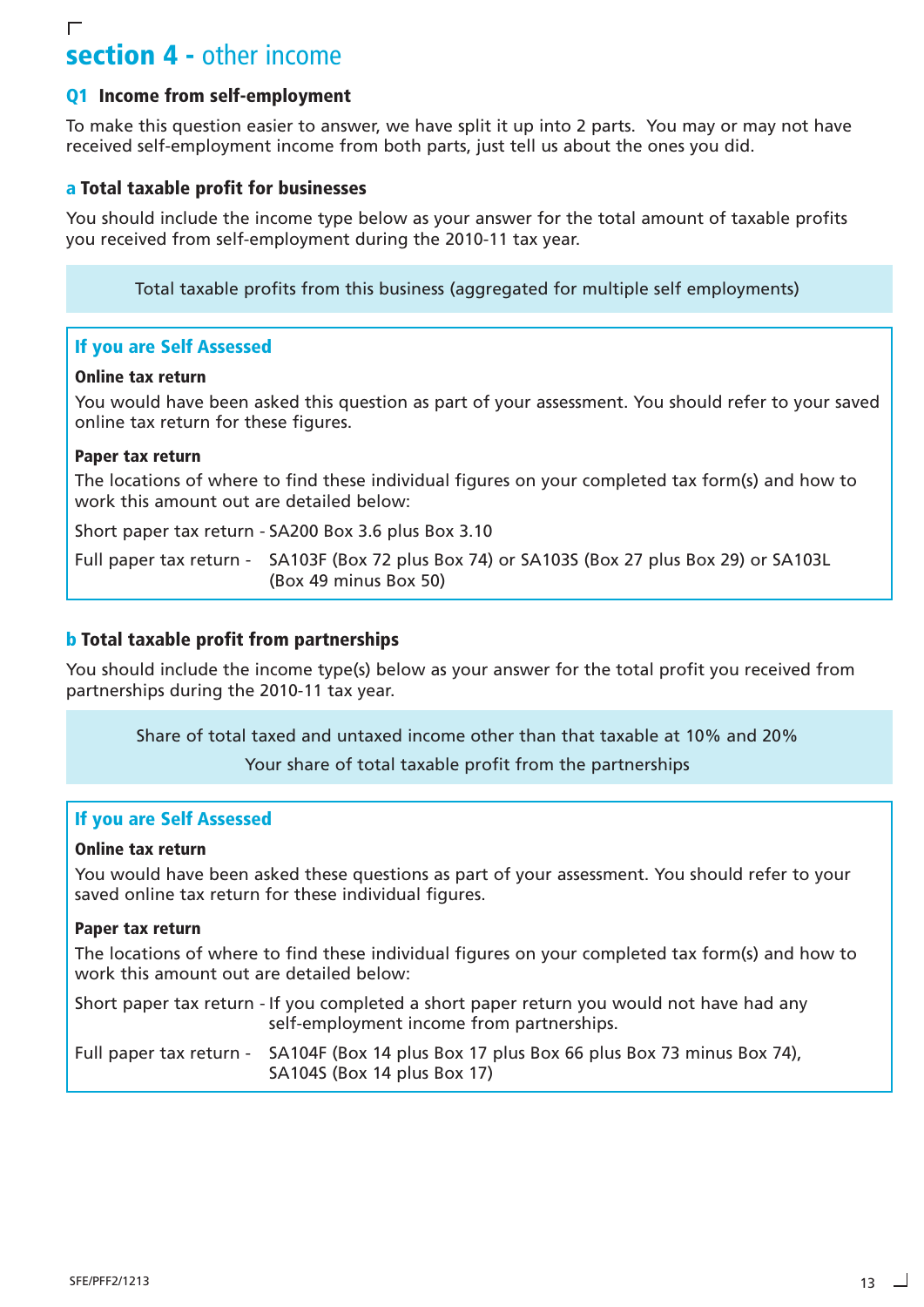# **section 4** - other income

#### **Q2 Minister of religion**

 $\Gamma$ 

Tell us about the amount of income you received from the following income type during the 2010-11 tax year:

Taxable income minus expenses (Ministers of religion) that are not included in your P60 or P11D

#### **If you are Self Assessed**

#### **Online tax return**

You would have been asked this question as part of your assessment. You should refer to your saved online tax return for these individual figures.

#### **Paper tax return**

The locations of where to find these individual figures on your completed SA102M tax form and how to work this amount out are detailed below:

Short paper tax return - If you completed a short paper return you would not have had any income from working as a Minister of religion.

Full paper tax return - SA102M (Box 4 plus Box 8 plus Box 10 minus (Box 26 plus Box 35)

#### **Q3 Other income and lump sums**

You should include the income type(s) below as your answer for the amount of income you received from other income and lump sums.

Add together the income types below that you received during the 2010-11 tax year and tell us your total figure on the form. You may not have received income from every income type listed, just tell us about the ones you did.

Other taxable income - before expenses and tax taken off

Foreign earnings not taxable in the UK

Taxable lump sums, excluding redundancy and compensation for loss of job

Lump sums or benefits received from an Employer Financed Retirements Benefit Scheme excluding pensions

Redundancy and other lump sums and compensation payments

#### **If you are Self Assessed**

#### **Online tax return**

You would have been asked these questions as part of your assessment. You should refer to your saved online tax return for these individual figures.

#### **Paper tax return**

The locations of where to find these individual figures on your completed tax form(s) are detailed below:

Short paper tax return - SA200 Box 7.1

Full paper tax return - SA100 TR3 Box 16, SA101 Ai2 Box 12, SA101 Ai2 Box 3, SA101 Ai2 Box 4, SA101 Ai2 Box 5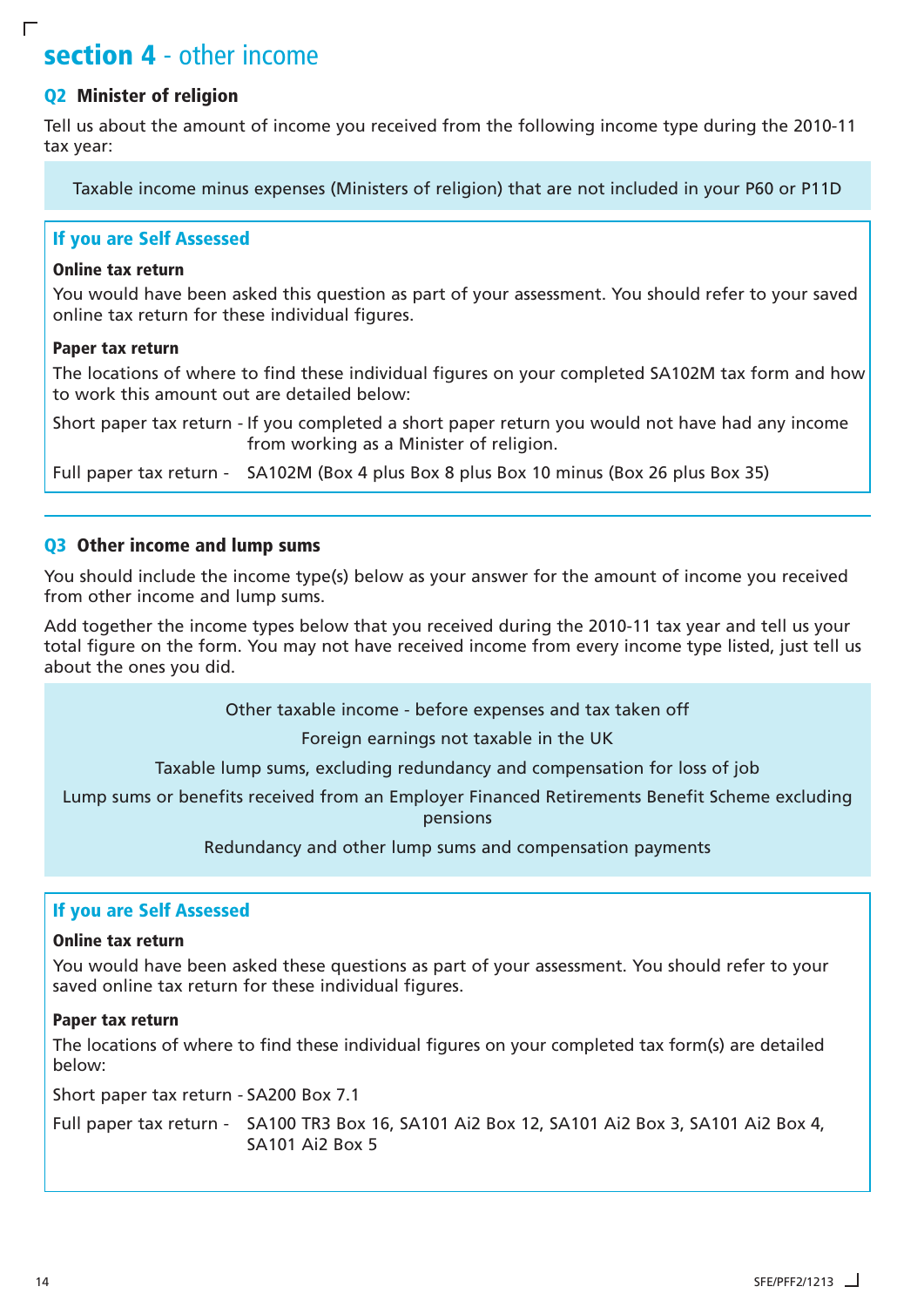### $\Gamma$ **section 4** - other income

#### **Q4 Income from property lettings**

You should include the income type(s) below as your answer for the amount of income you received from property lettings.

Add together the income types below that you received during the 2010-11 tax year and tell us your total figure on the form. You may not have received income from every income type listed, just tell us about the ones you did.

> Income from UK property Income from foreign property or land

#### **If you are Self Assessed**

#### **Online tax return**

You would have been asked these questions as part of your assessment. You should refer to your saved online tax return for these individual figures.

#### **Paper tax return**

The locations of where to find these individual figures on your completed tax form(s) are detailed below:

Short paper tax return - SA200 Box 6.3

Full paper tax return - SA105 Box 36, SA106 Box 25

#### **Q5 Income from UK trusts**

You should include the income type(s) below as your answer for the amount of income you received from UK trusts.

Add together the income types below that you received during the 2010-11 tax year and tell us your total figure on the form. You may not have received income from every income type listed, just tell us about the ones you did.

Discretionary income payment from a UK resident trust - net amount

Discretionary income payment from a UK resident trust - total payments from settlor-interested trusts Non-discretionary income entitlement from a trust – net amount of non-savings income Non-discretionary income entitlement from a trust – net amount of savings income Non-discretionary income entitlement from a trust – net amount of dividend income Income chargeable on settlors Income from UK estates

Foreign estate income

#### **If you are Self Assessed**

#### **Online tax return**

You would have been asked these questions as part of your assessment. You should refer to your saved online tax return for these individual figures.

#### **Paper tax return**

The locations of where to find these individual figures on your completed SA107 tax form and how to work out these amounts are detailed below:

| Short paper tax return - If you completed a short paper return you would not have had any<br>income from UK trusts.                                                                        |
|--------------------------------------------------------------------------------------------------------------------------------------------------------------------------------------------|
| Full paper tax return - SA107 Box 1, SA107 Box 2, SA107 Box 3, SA107 Box 4, SA107 Box 5<br>SA107 total sum of (Boxes 7 to 14), SA107 total sum of (Boxes 16 to 21),<br><b>SA107 Box 22</b> |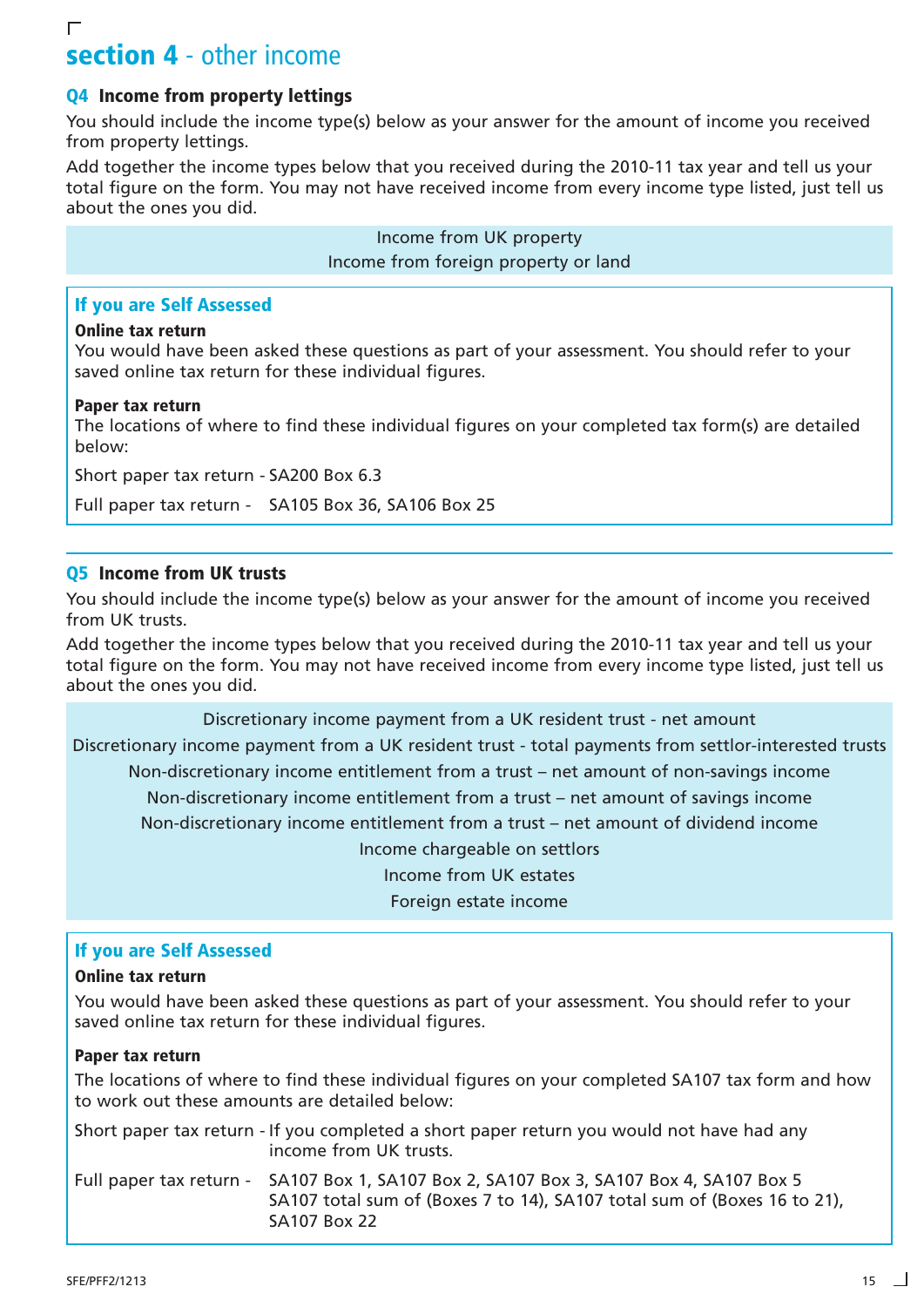# **section 4** - other income

#### **Q6 Foreign income**

 $\Box$ 

You should include the income type(s) below as your answer for the amount of income you received from foreign income.

Add together the income types below that you received during the 2010-11 tax year and tell us your total figure on the form. You may not have received income from every income type listed, just tell us about the ones you did.

Total taxable amount of overseas pensions, social security benefits and royalties etc.

Total taxable amount of all other income received by a person abroad and any remitted 'ring fenced' foreign income

Gains on disposals of holdings offshore funds and discretionary income from non-resident trusts

Benefit received from an overseas trust, company or other person

Gains on foreign life policies (amount of gain)

#### **If you are Self Assessed**

#### **Online tax return**

You would have been asked these questions as part of your assessment. You should refer to your saved online tax return for these individual figures.

#### **Paper tax return**

The locations of where to find these individual figures on your completed SA106 tax form are detailed below:

Short paper tax return - If you completed a short paper return you would not have had any foreign income.

Full paper tax return - SA106 F3 Box 9, SA106 F3 Box 13, SA106 F6 Box 41, SA106 F6 Box 42, SA106 F6 Box 43

#### **Q7 Income from an overseas pension**

You should include the income type(s) below as your answer for the amount of income you received from an overseas pension.

Add together the income types below that you received during the 2010-11 tax year and tell us your total figure on the form. You may not have received income from every income type listed, just tell us about the ones you did.

Value of pension benefits in excess of your Available Lifetime Allowance, taken by you as a lump sum

Amount of unauthorised payment from a pension scheme, not subject to surcharge

Total amount of unauthorised payment from a pension scheme, subject to surcharge

Taxable short service refund of contribution (overseas pension schemes only)

Taxable lump sum death benefit payment (overseas pensions only)

#### **If you are Self Assessed**

#### **Online tax return**

You would have been asked these questions as part of your assessment. You should refer to your saved online tax return for these individual figures.

#### **Paper tax return**

The locations of where to find these individual figures on your completed SA101 tax form are detailed below:

Short paper tax return - If you completed a short paper return you would not have had any income from an overseas pension.

Full paper tax return - SA101 Ai4 Box 5, SA101 Ai4 Box 11, SA101 Ai4 Box 12, SA101 Ai4 Box 14, SA101 Ai4 Box 15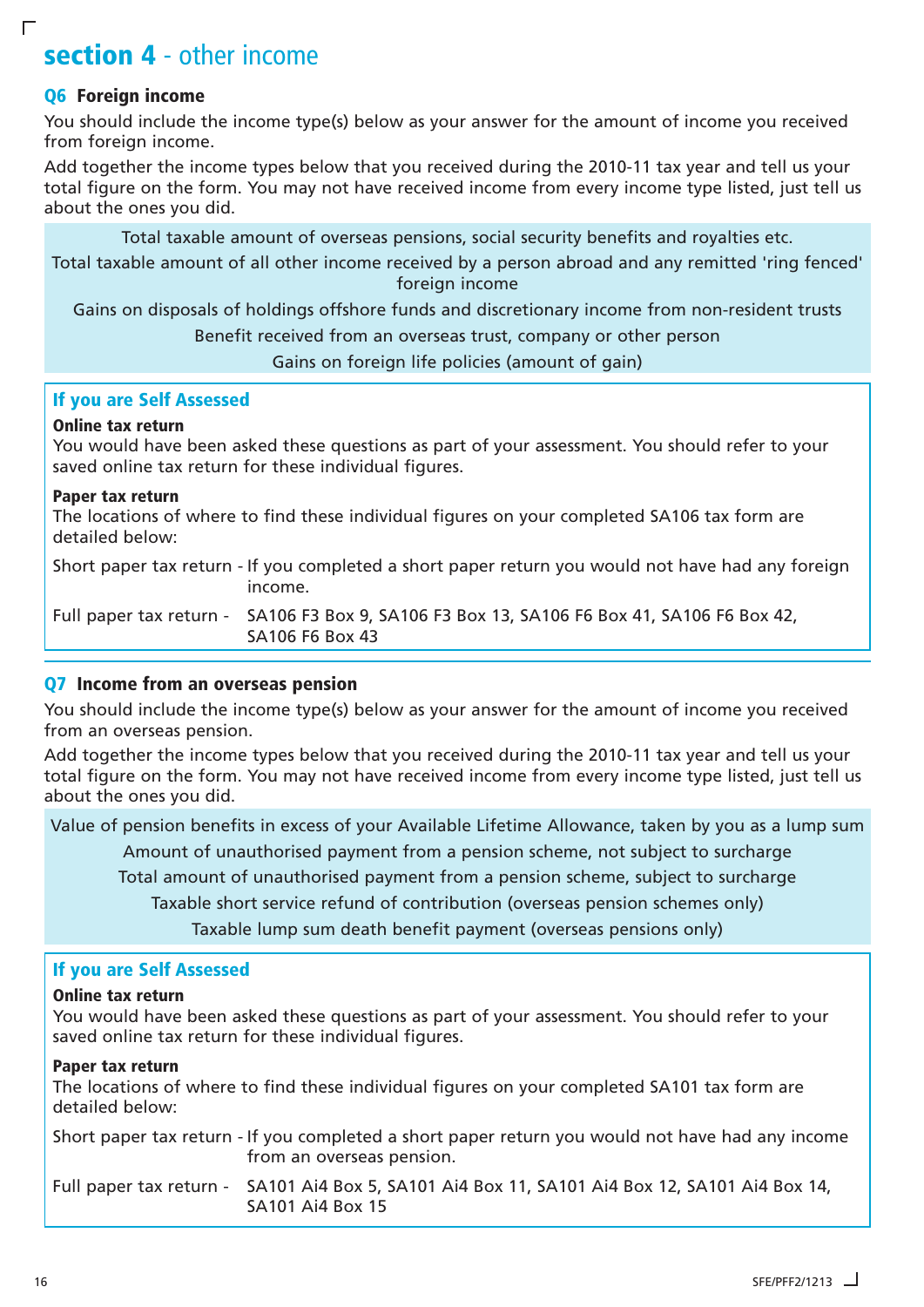# **section 4** - other income

### **Q8 Other overseas income and gains**

You should include the income type below as your answer for the amount of income you received from other overseas income and gains.

Add together the income types below that you received during the 2010-11 tax year and tell us your total figure on the form. You may not have received income from every income type listed, just tell us about the ones you did.

Amount of omissions (exemptions under transfer of foreign assets)

### **If you are Self Assessed**

#### **Online tax return**

You would have been asked these questions as part of your assessment. You should refer to your saved online tax return for these individual figures.

#### **Paper tax return**

The location of where to find this figure on your completed SA106 tax form is detailed below:

Short paper tax return - If you completed a short paper return you would not have had any income from other overseas income and gains.

Full paper tax return - SA106 F6 Box 46

# **section 5 -** income deductions

### **Q3 Allowable expenses on which you claimed tax relief**

The list below is a breakdown of what we want you to include in your answer for the amount of allowable expenses you had on which you claimed tax relief.

Add together all allowable expenses below which you had during the 2010-11 tax year and tell us your total figure on the form. You may not have had all the allowable expenses listed, just tell us about the ones you did.

> Total amount of allowable expenses Seafarers' Earnings Deduction Foreign tax for which tax credit relief not claimed Business travel and subsistence expenses Fixed deductions for expenses Professional fees and subscriptions Other expenses and capital allowances

### **If you are Self Assessed**

#### **Online tax return**

You would have been asked these questions as part of your assessment. You should refer to your saved online tax return for these individual figures.

### **Paper tax return**

The locations of where to find these individual figures on your completed tax form(s) are detailed below:

Short paper tax return - SA200 Box 2.5

Full paper tax return - SA100 TR3 Box 17, SA101 Ai2 Box 11, SA101 Ai2 Box 13, SA102 E1 Box 17, SA102 E1 Box 18, SA102 E1 Box 19, SA102 E1 Box 20